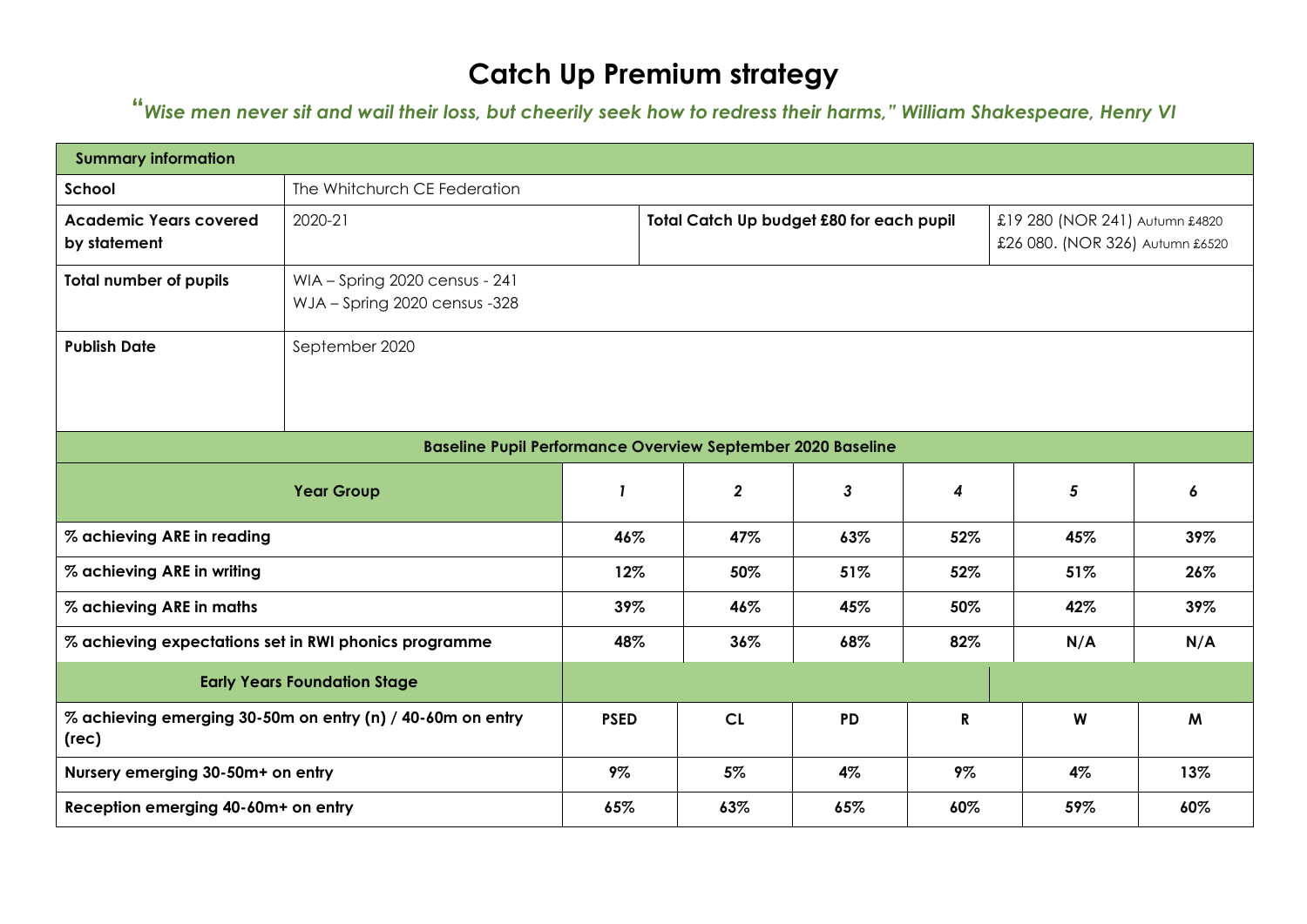| Links to Federation strategic Development Plan |                                                                                                                                                                                                                                                                                                                                                                                                                       |                                                                                                                                                                                                                                                                                                                                                                 |
|------------------------------------------------|-----------------------------------------------------------------------------------------------------------------------------------------------------------------------------------------------------------------------------------------------------------------------------------------------------------------------------------------------------------------------------------------------------------------------|-----------------------------------------------------------------------------------------------------------------------------------------------------------------------------------------------------------------------------------------------------------------------------------------------------------------------------------------------------------------|
| Area                                           | Intent                                                                                                                                                                                                                                                                                                                                                                                                                | Impact                                                                                                                                                                                                                                                                                                                                                          |
| <b>Quality of Education</b>                    | To ensure any gaps in learning that have arisen<br>as a result of school closure during Covid-19<br>response are identified and gaps analysis data is<br>used effectively to identify areas of<br>development and modify curriculum content as<br>required. NB-Reference has been made to the<br>Education Endowment Fund Covid-19 Response<br>for Schools, Early Years Toolkit and Teaching and<br>Learning Toolkit. | Recovery curriculum and Interventions / catch up<br>programmes are pertinent to the needs of pupils and<br>maximum impact can be seen in terms of progress and<br>closing the gaps that have arisen during school closure<br>period.                                                                                                                            |
|                                                | To develop the use of digital technology as a<br>teaching and learning tool for all pupils.<br>Reference has been made to the Education<br>Endowment Fund Using Digital Technology to<br>Improve Learning.                                                                                                                                                                                                            | The use of digital technologies will supplement and<br>enhance teaching, particularly the ability to explain<br>and model in a variety of ways.<br>To improve the quality and quantity of practice that<br>pupils undertake, both inside and outside of the<br>classroom.<br>Improve assessment and feedback, particularly in terms<br>of speed and efficiency. |

#### **Priorities and support strategies based on THE EEF GUIDE TO SUPPORTING SCHOOL PLANNING: A TIERED APPROACH TO 2020-21**

## **A** Teaching

- Baseline on entry in Nursery indicates low levels of children are meeting age related expectations in all areas of learning. Reception baseline indicates communication and language, together with reading, writing and maths are focus areas.
- Children across Key Stage One are significantly behind in all areas. Year 2 children are expected to take and pass the phonics screening check in Autumn Term 2020.
- Children in Key Stage 2 have fallen behind in all areas, with gaps widening as children progress through Key Stage 2.
- Access for all to online remote learning and pastoral and safeguarding support in the event of the closure of a cohort of children.

*Nursery - teachers should focus on the prime areas of learning, including: communication and language, personal, social and emotional development (PSED) and physical development.*

*Reception - teachers should also assess and address gaps in language, early reading and mathematics, particularly ensuring children's acquisition of phonic knowledge and extending their vocabulary.*

*For pupils in Key Stages 1 and 2, school leaders are expected to prioritise identifying gaps and re-establish good progress in the essentials (phonics and*  reading, increasing vocabulary, writing and mathematics), identifying opportunities across the curriculum so they read widely, and developing their *knowledge and vocabulary. The curriculum should remain broad, so that the majority of pupils are taught a full range of subjects over the year, including sciences, humanities, the arts, physical education/sport, religious education and relationships and health education.*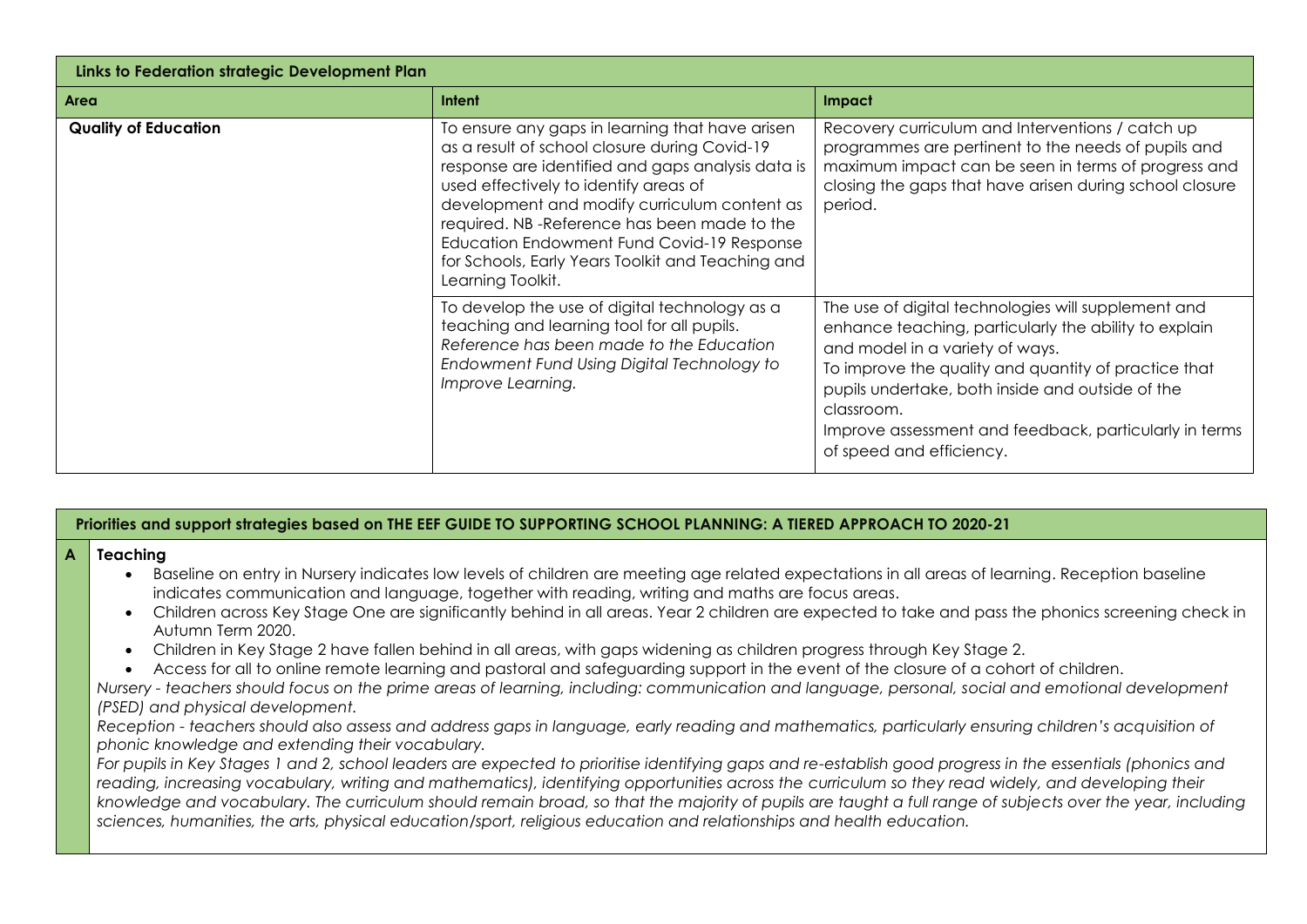#### **Curriculum**

- Implementation of an initial recovery curriculum "Keep Believina", re-establish classroom routines;
- Undertake an assessment of pupils' starting points leading to addressing the gaps in their knowledge and skills and recover any learning loss (writing, maths, phonics, reading, vocabulary acquisition), focus on PSHE – Jigsaw / SEL – Anna Freud;
- Reviewing support both within school and activities at home.

#### **Professional Development**

- Focus on professional development for effective remote teaching and learning through the Purple Mash platform (2Simple professional development);
- Development of a Maths Mastery approach supported by external Mastery Specialists maths (White Rose Maths), PSHE / SEL (in-house);
- Develop whole-class reading approach (Pathways to Read) underpinned by clearly defined formative assessment practices;
- NELI (Nuffield Early Language Intervention) training for reception staff if successful application.

### **Pupil assessment and feedback**

- Use of a range of diagnostic assessment and question analysis through PiRA, PUMA;
- Use on effective assessment using existing programmes RWInc, Early Language assessments through NELI and Talk Boost / BPVS, Leuvens Scales, Jigsaw Resilience and Engagement Scale and Toolkit;
- "Pupil progress" meetings with HoS use incremental coaching to ensure teachers are focused on closing gaps for disadvantaged pupils.

#### **Remote Learning**

- Review Home Learning offer to ensure an effective package of home learning focusing on basic skills first and foremost. (RWI, TT Rockstars, Readiwriter, Mathletics, Ten Town (EYFS));
- Improved use of Purple Mash (MiniMash in EYFS) as a platform and feedback is provided by teachers;
- Research EYFS / KS1 vocabulary reading / phonics / maths online learning platforms (e.g. Reading Eggs/Maths Seeds);
- Develop virtual teaching through recorded lessons focusing on key ideas and setting up the home learning with modelling, explanations and immediate feedback—sharing the metacognitive steps needed to complete a task. (On-going use of WRM, RWInc to support academy staff teaching);
- Introduce focus on independent practice (with prompts and keywords provided) and short quizzes all opportunities to embed concepts in the long-term memory;
- Feedback on tasks given via through the online platform / home learning email;
- Access to technology develop a strategy to introduce Apple technology across the Federation to develop remote education so that it is integrated into school curriculum planning: support remote learning and to facilitate access to online tuition or support. Arrange professional development to ensure the elements of effective teaching are present when planning learning, i.e., clear explanations, scaffolding, practice and feedback.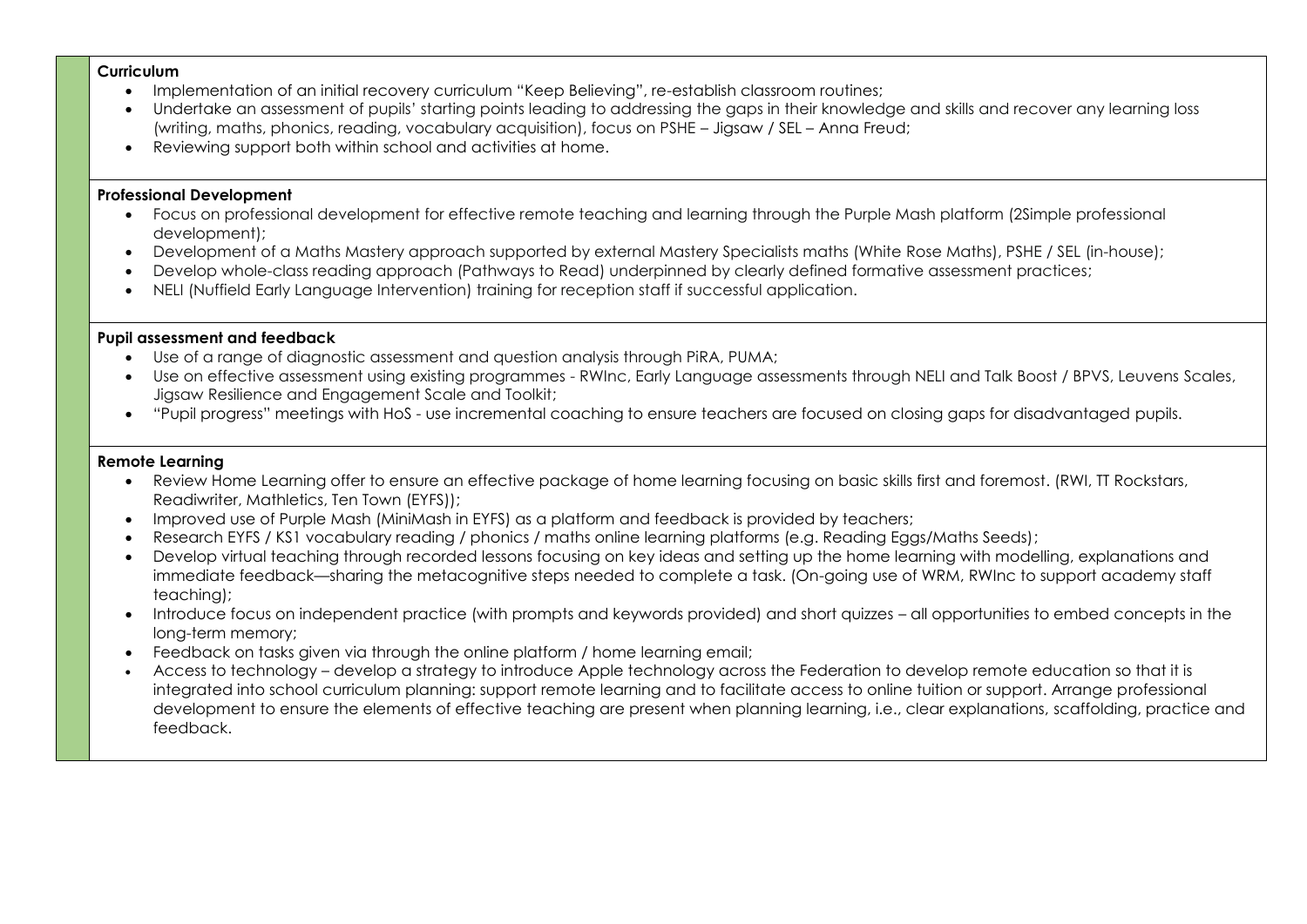#### **B Targeted Academic Support**

- Across EYFS children will receive targeted intervention to support Communication and Language. (Early Talk Boost / NELI).
- Key Stage 1 children will receive additional phonics sessions, together with 1:1 booster phonics sessions.
- Across Key Stage 2 interventions will focus on addressing gaps in writing using Pathways to Write catch up units, phonics, maths and vocabulary acquisition.
- Whole class approached to address gaps in reading skills and mathematical concepts will be implemented.

#### **High quality one to one and small group tuition**

- Arrange targeted interventions / tuition gain lost learning led by teachers and support staff to support MHWB / SEL, Literacy, maths, phonics, vocabulary / communication & language;
- Specific focus on Year 2 and 6 pupils / disadvantaged pupils;
- Extended school time additional academic or pastoral support to pupils after school, including physical health;
- Same-day in-class intervention.

#### **Teaching Assistants and targeted support**

- Ensure support staff are deployed effectively to support in class and to deliver high quality interventions;
- Deliver training to support delivery (in-house or external) (Early) Talk Boost, NELI, Fresh Start, RWInc.

#### **Targeted Groups**

- Positive discrimination: expectation that all vulnerable/ pupil premium learners in school full-time, experiencing quality first teaching and support with follow-up;
- Vulnerable / pupil premium learners not in school receive graded support as indicated by rag rating system e.g. accessibility to a device, paper copies, extra phone calls to support learning and well-being, bespoke feedback;
- Planning for pupils with Special Educational Needs and Disabilities Baseline assessment using PIVATS supported by SEN team;
- SENDCO meetings with teaching and support staff to discuss pupil's needs. Individual learning needs and personalised plans reviewed. Support with self-regulation/ scaffolding.

#### **C Wider Strategies**

- Programmes to support mental health and wellbeing through Jigsaw PSHE / REST will be implemented across the federation.
- Aim to maintain high levels of attendance (non-Covid related) as we progress through the autumn, spring and summer term.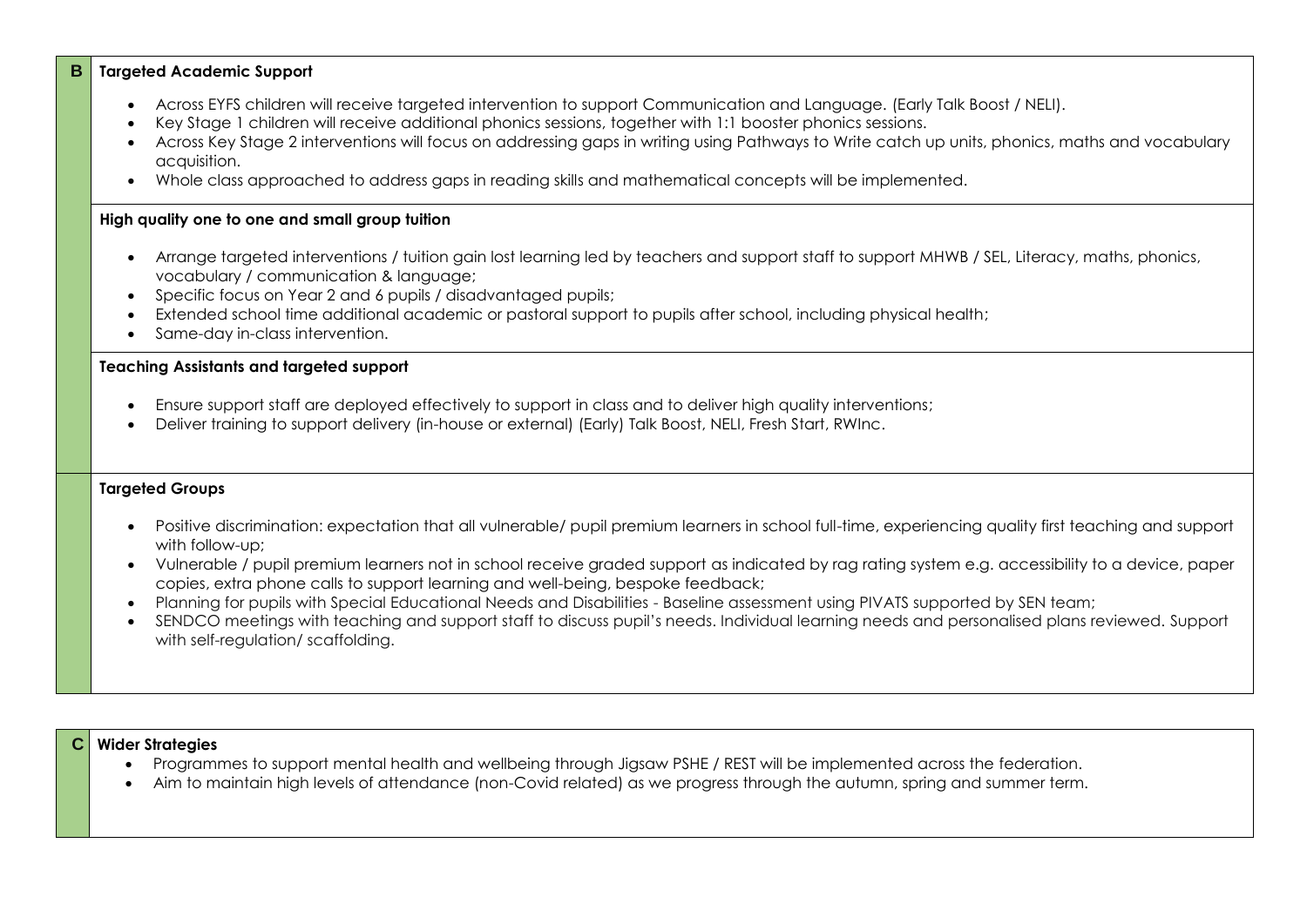#### **Supporting pupils' social, emotional and behavioural needs / SEL curriculum**

**"***Their minds and their futures are entrusted in our hands for a few brief years of childhood. We must do all in our power to serve them* well." Pugh, Contemporary Issues in Early Years, 1996

- Continue to implement Jigsaw PSHE scheme, include recovery curriculum element;
- Daily mindfulness activities;
- Daily yoga activities (initially);
- Universal introduction of Jigsaw REST programme leading to targeted intervention after 6 weeks' block;
- Anna Freud resources to support mental health and emotional well-being through whole class circle time based on Professor Barry Carpenter's 5 Levers of Recovery;
- Pastoral / ELSA staff provide small group and 1:1 support self-awareness, self-management and social skills;
- Lego therapy where appropriate:
- Safe Spaces available to targeted children throughout the day;
- Breakfast Club for targeted children;
- Appointment of Mental Health & Well-Being Leads across the Federation ongoing support;
- Behaviour revised Golden Rules introduced, reinforcing behaviour routines.

#### **Communicating with and Supporting Parents**

- Develop plan for regular communication by Heads of School;
- Audit communication with parents respond accordingly;
- Ensure positive element, success is celebrated;
- Continue to develop Federation website / twitter feeds;
- Include support strategies for parents on website reading, spelling;
- Share adobe spark overview on website curriculum content;
- Family Support Worker on each site;
- Attendance followed up by admin on first day of absence, admin alert FSW of any vulnerable;
- Fortnightly attendance meetings with HoS, Admin (attendance staff) and FSW.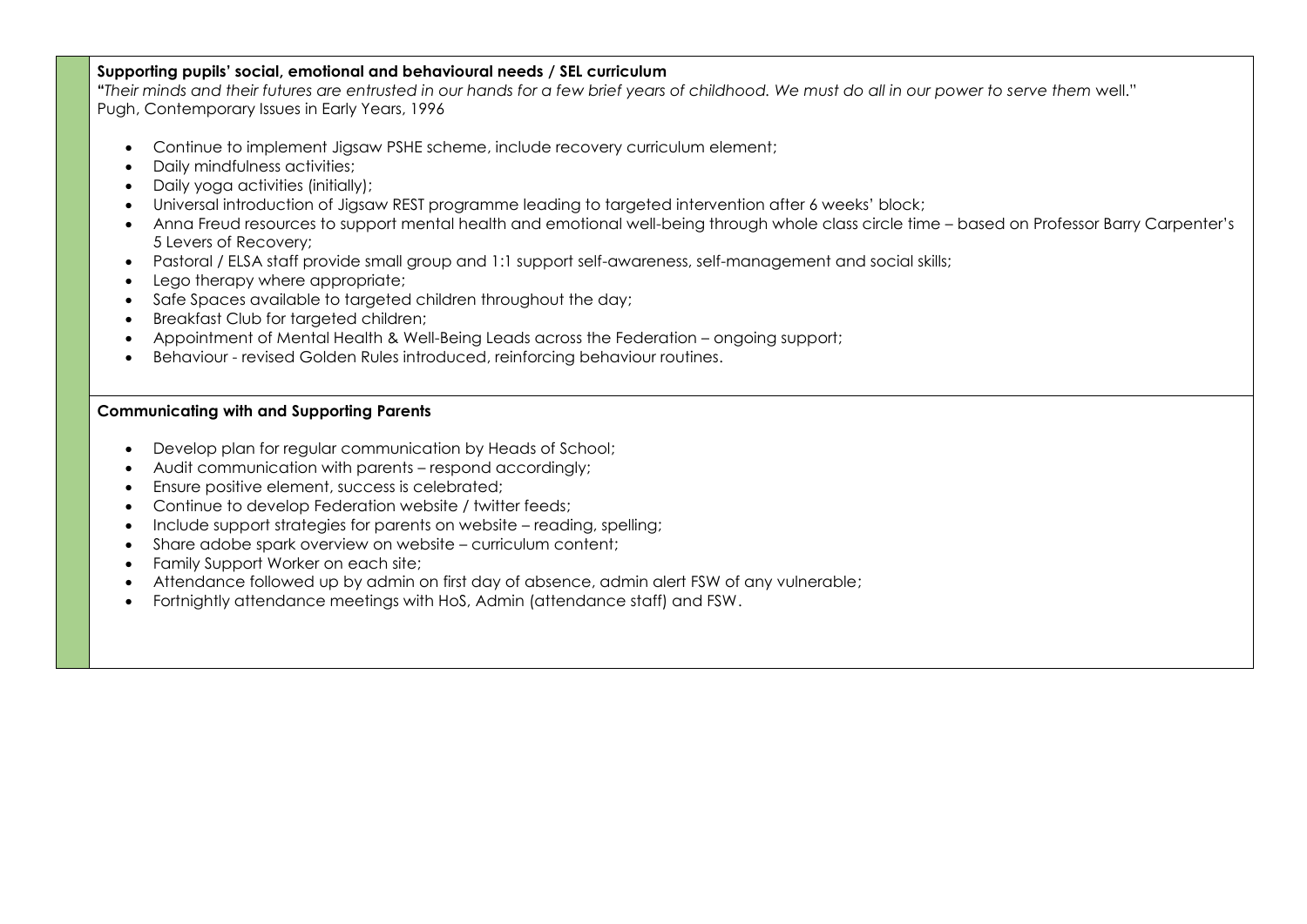|    | <b>Intended Outcomes</b>                                                                                                                                                                | <b>Success Criteria</b>                                                                                                                                                                                                                                                       |
|----|-----------------------------------------------------------------------------------------------------------------------------------------------------------------------------------------|-------------------------------------------------------------------------------------------------------------------------------------------------------------------------------------------------------------------------------------------------------------------------------|
| A  | Most children achieve a Good Level of Development, with<br>Academy outcomes continuing to be at least in line with those<br>achieved nationally. (2018-2019 73% Academy, National 72%)  | Moderation, monitoring and reflective practice throughout the year will inform<br>next steps and the EYFS curriculum will be tailored to ensure all children maximise<br>opportunities to achieve GLD.                                                                        |
| B. | At least 85% or more children will pass the phonics screening<br>check in Y1 and Y2 by summer 2021. (2018-19 92% Academy,<br>National 82%)                                              | Ongoing, high quality whole class phonics teaching using Read, Write, Inc<br>together with individual and small group intervention will ensure that the majority<br>of children meet the expectations of the Year 1 phonics check (incl Year 2<br>children during 2020-2021). |
|    | KS1 attainment targets of 78% reading, 71% writing, 78% maths<br>A KS2 attainment target of 65% reading / 57% writing / 62% maths                                                       | Quality First Teaching along with curriculum adaptations and intervention will be<br>effectively delivered throughout the 2020-21 academic year.                                                                                                                              |
|    | Achieve national average progress scores in KS2 Reading (0)<br>Achieve national average progress scores in KS2 Writing (0)<br>Achieve national average progress scores in KS2 Maths (0) |                                                                                                                                                                                                                                                                               |

| Intended actions                                                                                                                                                                                                                                                                                                                                                                                                                                                                                                                   | <b>Intended</b><br><b>Outcome</b>                                                                                                                                                                                                                       | Evidence / Rationale                                                                                                                                                                                                                                                                                                                                                                                                                                                                                                                                                                                                                          | Monitoring                                                                               | <b>Staff</b><br>Lead                        | <b>Review of</b><br>implementatio                                                                             | <b>Intended Expenditure</b>                                                                                                                                    |                                                                                                                                                                           |
|------------------------------------------------------------------------------------------------------------------------------------------------------------------------------------------------------------------------------------------------------------------------------------------------------------------------------------------------------------------------------------------------------------------------------------------------------------------------------------------------------------------------------------|---------------------------------------------------------------------------------------------------------------------------------------------------------------------------------------------------------------------------------------------------------|-----------------------------------------------------------------------------------------------------------------------------------------------------------------------------------------------------------------------------------------------------------------------------------------------------------------------------------------------------------------------------------------------------------------------------------------------------------------------------------------------------------------------------------------------------------------------------------------------------------------------------------------------|------------------------------------------------------------------------------------------|---------------------------------------------|---------------------------------------------------------------------------------------------------------------|----------------------------------------------------------------------------------------------------------------------------------------------------------------|---------------------------------------------------------------------------------------------------------------------------------------------------------------------------|
| <b>Teaching Curriculum</b><br>To ensure consistently high quality<br>teaching every day<br>Purchase Pathways to Read (P2R)<br>$\bullet$<br>scheme to complement Pathways to<br>Write<br>Purchase quality texts allocated within<br>$\bullet$<br>the revised curriculum.<br>Purchase Pathways to Write Catch up<br>$\bullet$<br>programme to revisit Spring 2 and<br>Summer term mastery keys during<br>Autumn 1.<br>Implement revised WRM LTP for 2020-<br>$\bullet$<br>2021 to revisit summer term objectives<br>during autumn 1. | Consistent quality<br>first teaching and<br>focus on gaps in<br>earning together<br>with basic skills will<br>result in rapid<br>learning gains.<br>Ensure continued<br>rigour in the<br>implementation of<br>the revised<br>curriculum and<br>drivers. | The EEF guide to supporting<br>school planning: A tiered<br>approach to 2020-21 page 8<br>states:<br>'The best available evidence<br>indicates that great teaching is<br>the most important lever schools<br>have to improve outcomes for<br>their pupils.'<br>The NFER research report,<br>Supporting the Attainment of<br><b>Disadvantaged Pupils:</b><br>Articulating Success and Good<br>Practice, highlights seven<br>distinct 'building blocks of<br>success' including: "High quality<br>teaching for all - emphasise<br>'quality first teaching' and<br>provide consistently high<br>standards by setting<br>expectations, monitoring | Pupil<br>Progress<br>Meetings<br><b>Half Termly</b><br>Y6<br>Termly other<br>year groups | <b>WIA</b><br>SG<br>ECox<br>JS<br><b>SS</b> | October half<br>term<br>End of Autumn<br>Term alongside<br>data analysis<br>and pupil<br>progress<br>meetings | <u>Infant</u><br><b>Academy</b><br>Pathways<br>to Read<br>£375<br>Additional<br>Texts<br>£240<br>Pathways<br>to Write<br>additional<br>units £50<br>Texts £110 | <b>Junior</b><br><b>Academy</b><br>Pathways<br>to Read<br>£1300<br>Additional<br>Texts<br>£240<br>Pathways<br>to Write<br>additional<br>units £50<br>Texts $£145$<br>1735 |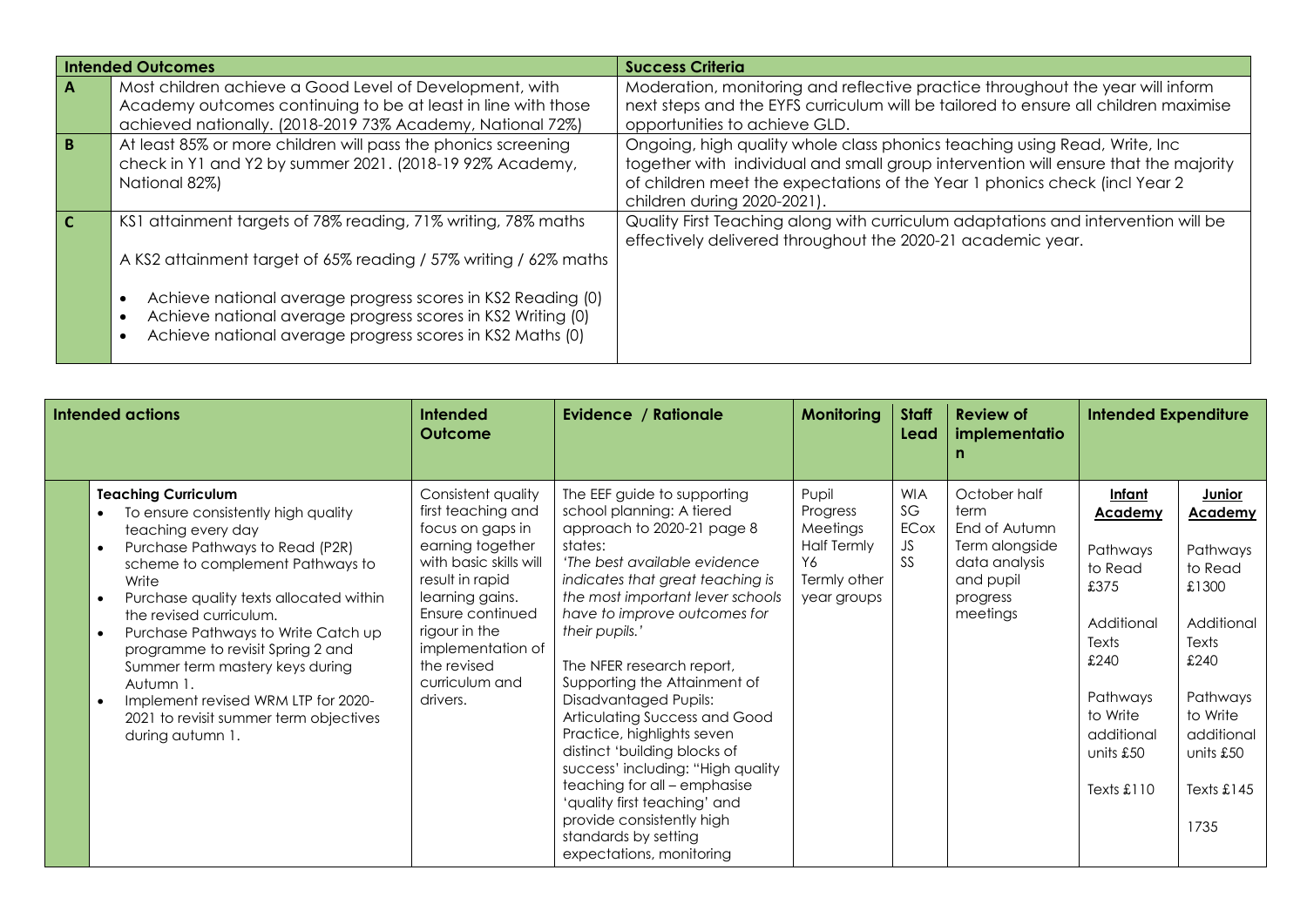|                                                                                                                                                                                                                                                                                                                                                                                                                                                                                                                                                                               |                                                                                                                         |                                                                                                                                                                                        | performance and sharing best<br>practice."<br>The EEF Attainment Gap Report<br>2018 states:<br>"Quality of teaching is one of<br>the biggest drivers of pupil<br>attainment, particularly for those<br>from disadvantaged<br>backgrounds. It is crucial,<br>therefore, that schools focus all<br>their resources (not just the Pupil<br>Premium) on proven ways of<br>improving teaching, such as<br>tried and tested continuing<br>professional development<br>courses and feedback<br>methods." |                                                                                                 |                                           |                                                                                       |                                                                                                                                                    |                                                                                                               |
|-------------------------------------------------------------------------------------------------------------------------------------------------------------------------------------------------------------------------------------------------------------------------------------------------------------------------------------------------------------------------------------------------------------------------------------------------------------------------------------------------------------------------------------------------------------------------------|-------------------------------------------------------------------------------------------------------------------------|----------------------------------------------------------------------------------------------------------------------------------------------------------------------------------------|---------------------------------------------------------------------------------------------------------------------------------------------------------------------------------------------------------------------------------------------------------------------------------------------------------------------------------------------------------------------------------------------------------------------------------------------------------------------------------------------------|-------------------------------------------------------------------------------------------------|-------------------------------------------|---------------------------------------------------------------------------------------|----------------------------------------------------------------------------------------------------------------------------------------------------|---------------------------------------------------------------------------------------------------------------|
| <b>Professional Development</b><br>effective phonics teaching, 'in class'<br>and home learning reading systems.<br>Whole staff training (webinar The<br>$\bullet$<br>and sequential approach to the<br>teaching of reading through P2R.<br>Arrange CPD to support staff to use<br>$\bullet$<br>Purple Mash as platform for remote<br>learning<br>Attend SBMAT ICT webinar re use of<br>$\bullet$<br>Apple technology.<br>Arrange Whole School INSET - 1-day<br>$\bullet$<br>Mental Health / 1-day Recovery<br>Curriculum<br>Arrange CPD to support Quality First<br>$\bullet$ | Support for new Y1 teacher to establish<br>Literacy Company) to ensure a clear<br>Teaching of maths through White Rose. | Staff training and<br>engagement in<br>ongoing CPD<br>CPD enables staff<br>to ensure that<br>quality first<br>teaching has a<br>positive impact on<br>pupil progress for<br>all pupils | The EEF guide to supporting<br>school planning: A tiered<br>approach to 2020-21 page 14<br>states:<br>'Whole-school planning that<br>focuses on high-quality teaching<br>requires the support factor of<br>sustained professional<br>development.'                                                                                                                                                                                                                                                | <b>CPD</b><br>Provision<br>Map<br>Termly<br>updates                                             | SG<br>SW<br>SC                            | Ongoing<br>throughout<br>autumn and<br>spring term                                    | RWI<br>£260<br><b>WRM £495</b><br>Pathways<br>£87.50<br><b>GBM Apple</b><br>£0<br>300<br>Wellbeing<br>Training<br>225<br>Drawing<br>and<br>Talking | <b>WRM</b><br>£495<br>Pathways<br>£87.50<br><b>GBM</b><br>Apple £0<br>225<br>Drawing<br>and<br>Talking<br>808 |
| Pupil assessment and feedback<br>$\bullet$<br>Include standardised assessments in<br>English and maths, e.g., PIRA/PUMA,<br>together with RWInc and AMM<br>assessments to identify areas where                                                                                                                                                                                                                                                                                                                                                                                | Complete assessment of learning gaps<br>analysis as a result of Covid-19 closure.                                       | Effective<br>formative and<br>diagnostic<br>assessment will be<br>consistently used<br>to inform future<br>learning needs.                                                             | The EEF guide to supporting<br>school planning: A tiered<br>approach to 2020-21 page 10<br>states:<br>'High-quality assessment is<br>essential to great teaching,                                                                                                                                                                                                                                                                                                                                 | Pupil<br>Progress<br>Meetings<br><b>Half Termly</b><br><b>Y6</b><br>Termly other<br>year groups | SG<br><b>ECox</b><br>JS<br>SS<br>SW<br>EC | October half<br>term<br>End of Autumn<br>Term alongside<br>data analysis<br>and pupil | PIRA /<br><b>PUMA</b><br>£2520                                                                                                                     | PIRA/<br><b>PUMA</b><br>£3780                                                                                 |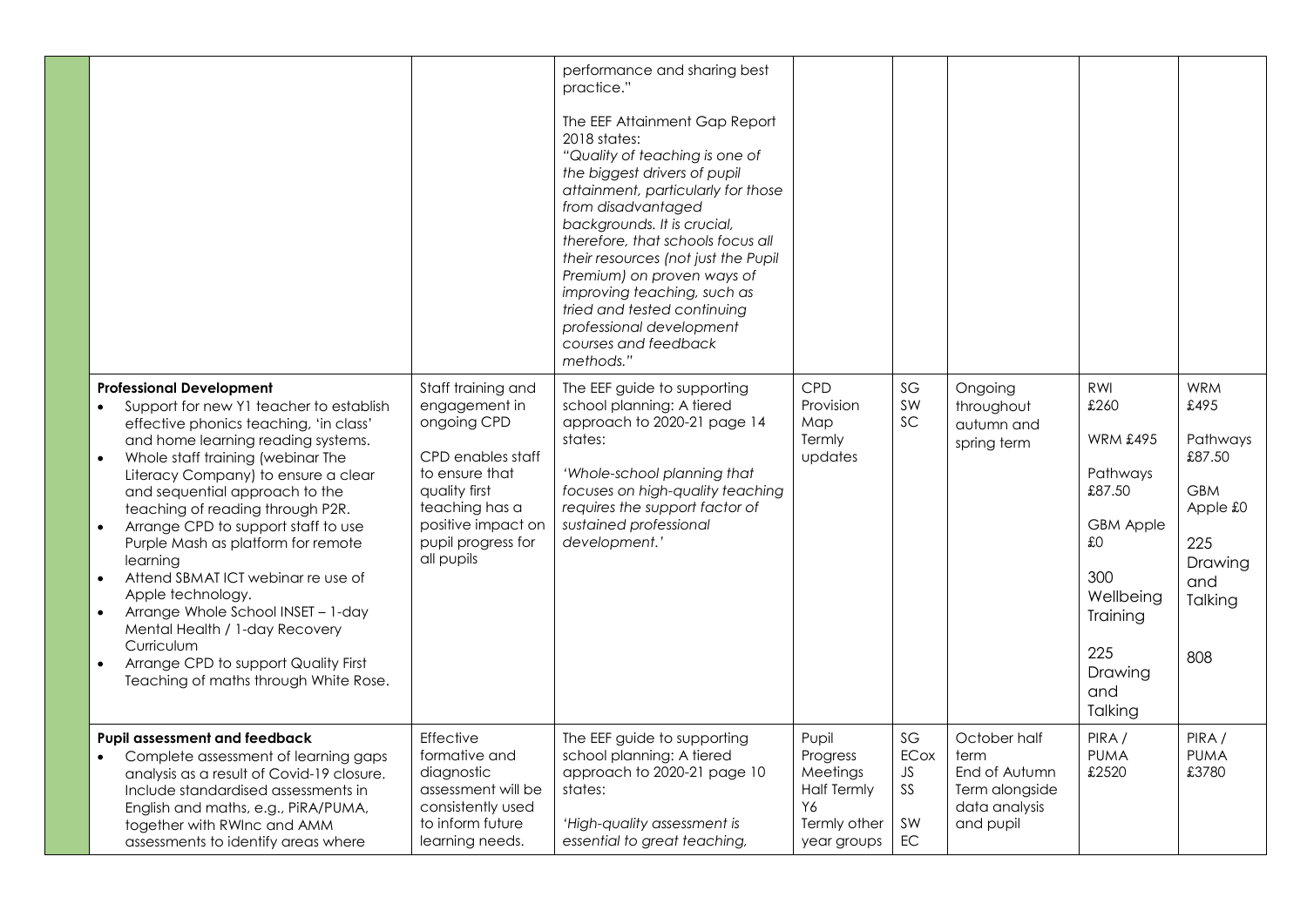| pupils are likely to require additional<br>support.<br>Purchase MARK to support identification<br>$\bullet$<br>of specific gaps analysis and further<br>identified intervention                                                                                                                                                                                                                                                                                                                                                                                                                                                                                                                                                                                                                                                                                                                              | Retrieval practice<br>/ strategies will<br>support both<br>assessment and<br>retention of long<br>term knowledge.<br>Systematic and<br>consistent delivery<br>of phonics<br>through EYFS and<br>KS1.<br>Any children not<br>making expected<br>progress by<br>Christmas will be<br>identified for<br>further<br>intervention into<br>Spring term. | helping us understand what<br>pupils have (or have not)<br>learned. Targeted<br>diagnostic assessments can<br>support teachers to monitor<br>pupils' progress, particularly as<br>they re-establish classroom<br>routines and recover any<br>learning loss.'<br>"Assessment (to help identify<br>gaps and ascertain what<br>learning has been<br>remembered/forgotten) was<br>identified as the top priority by<br>head teachers, both primary<br>(32%) and secondary (43%), to<br>support disadvantaged students<br>when schools reopenfor all<br>pupils" TeacherTapp, May 2020 | Provision<br>$Maps - all$<br>year groups                                                                                                                                                                                                                                                                       | KW                                                                              | progress<br>meetings                                                                                                     |                                                                                                                                                                                            |                                                                                                                                                      |
|--------------------------------------------------------------------------------------------------------------------------------------------------------------------------------------------------------------------------------------------------------------------------------------------------------------------------------------------------------------------------------------------------------------------------------------------------------------------------------------------------------------------------------------------------------------------------------------------------------------------------------------------------------------------------------------------------------------------------------------------------------------------------------------------------------------------------------------------------------------------------------------------------------------|---------------------------------------------------------------------------------------------------------------------------------------------------------------------------------------------------------------------------------------------------------------------------------------------------------------------------------------------------|----------------------------------------------------------------------------------------------------------------------------------------------------------------------------------------------------------------------------------------------------------------------------------------------------------------------------------------------------------------------------------------------------------------------------------------------------------------------------------------------------------------------------------------------------------------------------------|----------------------------------------------------------------------------------------------------------------------------------------------------------------------------------------------------------------------------------------------------------------------------------------------------------------|---------------------------------------------------------------------------------|--------------------------------------------------------------------------------------------------------------------------|--------------------------------------------------------------------------------------------------------------------------------------------------------------------------------------------|------------------------------------------------------------------------------------------------------------------------------------------------------|
| <b>Remote Learning</b><br>Create flow charts for actions in event of<br>cohort closure.<br>Develop remote learning and virtual<br>$\bullet$<br>teaching provision through Purple Mash<br>Ensure staff are providing feedback<br>$\bullet$<br>through PurpleMash platform<br>Consult with GBM re capability of IT infra-<br>$\bullet$<br>structure:<br>Review use of digital technology by<br>visiting / liaising with academies already<br>adopting ipad approach<br>Agree phased implementation and<br>initial and on-going financial implications<br>Review budget position and create<br>$\bullet$<br>business plan detailing clear rationale /<br>impact for Trust Board<br>Arrange CPD for staff - initial and on-<br>going<br>Agree introduction to pupils (and<br>parents) to ensure effective use<br>Seek impact in respect of engagement,<br>$\bullet$<br>attainment, pupil/staff and parent voice. | Through<br>PurpleMash and<br>implementation of<br>ipad strategy,<br>children will have<br>access to<br>resources to<br>support remote<br>learning.                                                                                                                                                                                                | The EEF guide to supporting<br>school planning: A tiered<br>approach to 2020-21 page 12<br>states:<br>Focusing on high-quality remote<br>learning will always be valuable<br>for pupils. Planning for a well<br>implemented remote learning<br>strategy can be effectively<br>combined with revisiting<br>homework<br>policies and related<br>approaches to fostering<br>independent learning.                                                                                                                                                                                   | SW to lead<br>and<br>monitor<br>implement<br>ation of<br>remote<br>learning.<br>ECox/JS/SS/<br>EC/KW to<br>ensure<br>remote<br>learning<br>policy is<br>followed for<br>phase /<br>year group.<br>Regular<br>monitoring<br>in line with<br>cohort<br>closures.<br>JS/CH/NA<br>to lead on<br>Apple<br>implement | SW<br>ECox<br>JS<br>$SS$<br>$\mathsf{EC}$<br>KW<br>JS<br><b>CH</b><br><b>NA</b> | Ongoing<br>through autumn<br>term<br>Apple<br>technology<br>ongoing for full<br>implementation<br>by summer term<br>2021 | Purple<br>Mash<br>£1316<br><b>RWI OUP</b><br>Online<br>£214<br><b>TTR £95</b><br>Apple ipads<br>£9183 plus<br>ancillaries<br>£3715.50<br>Pathways-<br>Home<br>Learning<br>packages<br>£200 | Purple<br>Mash<br>£3413<br>TTR £170<br>Apple<br>ipads<br>£44 304.55<br>Ancillaries<br>£8621.50<br>Pathways<br>- Home<br>Learning<br>packages<br>£200 |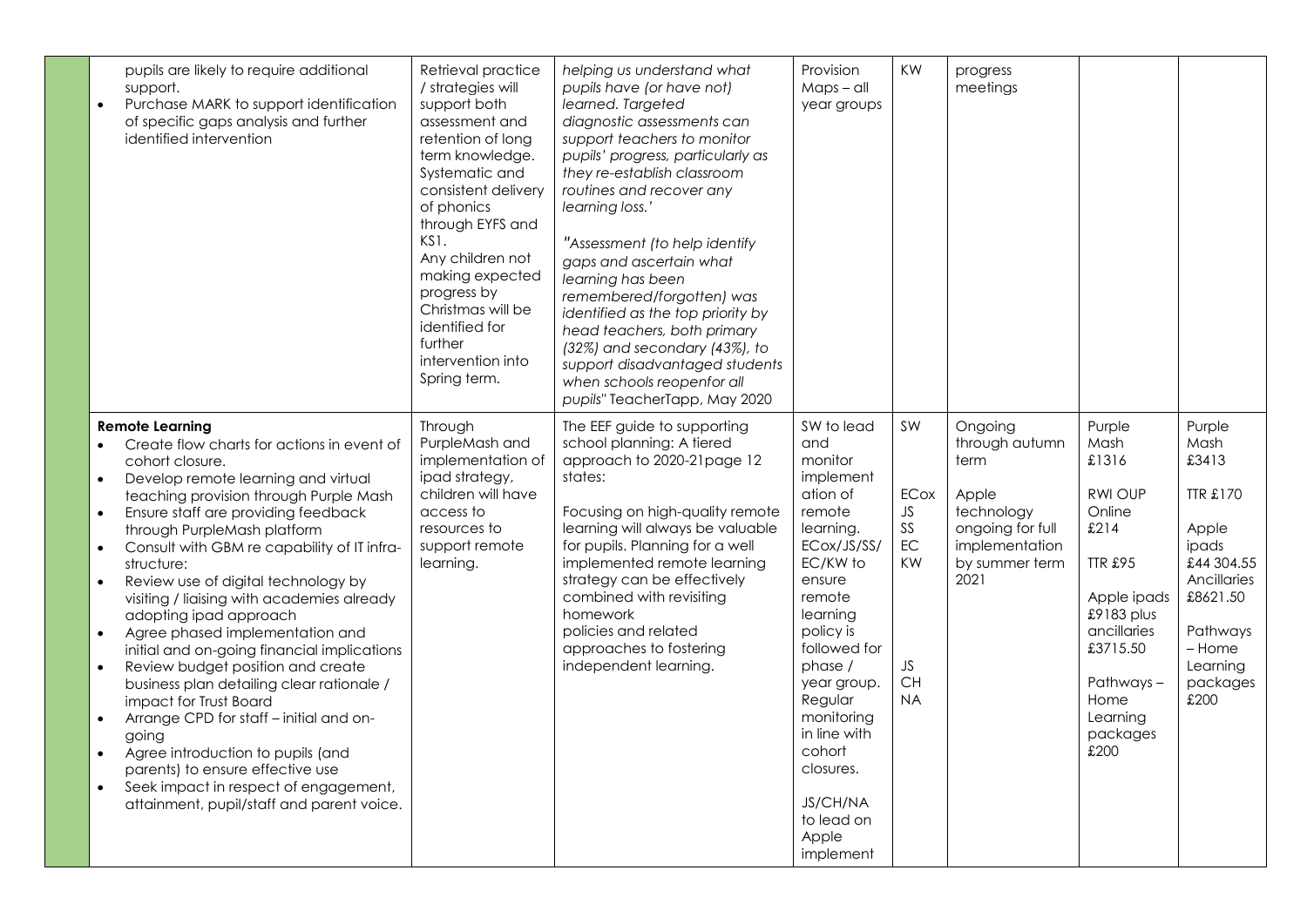| Explore learning platforms to support<br>$\bullet$<br>home learning particularly EYFS / KS1<br>vocabulary / reading / maths | ation<br>programme<br>ongoing<br>throughout<br>Autumn/Spr<br>ing full<br>implement<br>ation by<br>summer<br>2021 |
|-----------------------------------------------------------------------------------------------------------------------------|------------------------------------------------------------------------------------------------------------------|
|                                                                                                                             | Parent /<br>Pupil<br>questionnai<br>res<br>Engageme                                                              |
|                                                                                                                             | nt in remote<br>learning                                                                                         |

| <b>Targeted Academic Support</b><br>Plan targeted small group Purple Mash /<br>Mathletics / Readiwriter activities to<br>support gaps and offer after school/<br>lunchtime club to pupils who need<br>additional input / access support.<br>Plan targeted catch up small group<br>intervention before, during and after<br>school x 4 days utilising staff additional<br>hours due as a result of Friday pm<br>closure. (Maths / Reading - Rising Stars<br>Shine / RWInc / Talk Boost/Jigsaw Rest<br>Toolkit).<br>Register for NELI through DfE<br>$\bullet$<br>Utilise (Early) Talk Boost / KS1 / KS2 Talk<br>$\bullet$<br>Boost intervention<br>Purchase Pathways to Progress -<br>$\bullet$<br>intervention Y5/6 and Y1/2<br>Reception staff and children engage in<br>NELI (Nuffield Early Language<br>Intervention). | Reception staff will<br>access CPD and<br>resources to<br>support the<br>delivery of NELI<br>across EYFS. | The EEF guide to supporting<br>school planning: A tiered<br>approach to 2020-21 page 15<br>states:<br>'High quality teaching is<br>supported by, and inextricably<br>bound to, targeted academic<br>support. Good assessment will<br>reveal that some pupils have lost<br>learning, misunderstood<br>content, or made gains in their<br>knowledge, during the<br>extended period of Covid-19<br>partial school closures. This may<br>require targeted one to one or<br>small group tuition to address<br>gaps.'<br>Research from EEF states that,<br>on average, reading & oral<br>language comprehension<br>approaches improve learning<br>by an additional five months' | <b>Pupil Progress</b><br>Meetings<br>Half Termly Y6<br>Termly other<br>year groups<br>Provision Maps<br>- all year<br>groups<br>Ongoing<br>assessments<br>throughout an<br>intervention /<br>term to track<br>progress and<br>support next<br>steps | SG<br>ECox<br>JS<br>SS<br>SW<br>EC<br>KW | October half<br>term<br>End of Autumn<br>Term alongside<br>data analysis<br>and pupil<br>progress<br>meetings<br>NELI summer<br>term 2021 |  | Shine<br>Maths is<br>£250/<br>Shine<br>Reading<br>£250<br><b>Talk Boost</b><br>KS <sub>2</sub><br>Interventi<br>on Pack<br>£500<br>Pathways<br>to<br>Progress<br>£200 |
|---------------------------------------------------------------------------------------------------------------------------------------------------------------------------------------------------------------------------------------------------------------------------------------------------------------------------------------------------------------------------------------------------------------------------------------------------------------------------------------------------------------------------------------------------------------------------------------------------------------------------------------------------------------------------------------------------------------------------------------------------------------------------------------------------------------------------|-----------------------------------------------------------------------------------------------------------|---------------------------------------------------------------------------------------------------------------------------------------------------------------------------------------------------------------------------------------------------------------------------------------------------------------------------------------------------------------------------------------------------------------------------------------------------------------------------------------------------------------------------------------------------------------------------------------------------------------------------------------------------------------------------|-----------------------------------------------------------------------------------------------------------------------------------------------------------------------------------------------------------------------------------------------------|------------------------------------------|-------------------------------------------------------------------------------------------------------------------------------------------|--|-----------------------------------------------------------------------------------------------------------------------------------------------------------------------|
|---------------------------------------------------------------------------------------------------------------------------------------------------------------------------------------------------------------------------------------------------------------------------------------------------------------------------------------------------------------------------------------------------------------------------------------------------------------------------------------------------------------------------------------------------------------------------------------------------------------------------------------------------------------------------------------------------------------------------------------------------------------------------------------------------------------------------|-----------------------------------------------------------------------------------------------------------|---------------------------------------------------------------------------------------------------------------------------------------------------------------------------------------------------------------------------------------------------------------------------------------------------------------------------------------------------------------------------------------------------------------------------------------------------------------------------------------------------------------------------------------------------------------------------------------------------------------------------------------------------------------------------|-----------------------------------------------------------------------------------------------------------------------------------------------------------------------------------------------------------------------------------------------------|------------------------------------------|-------------------------------------------------------------------------------------------------------------------------------------------|--|-----------------------------------------------------------------------------------------------------------------------------------------------------------------------|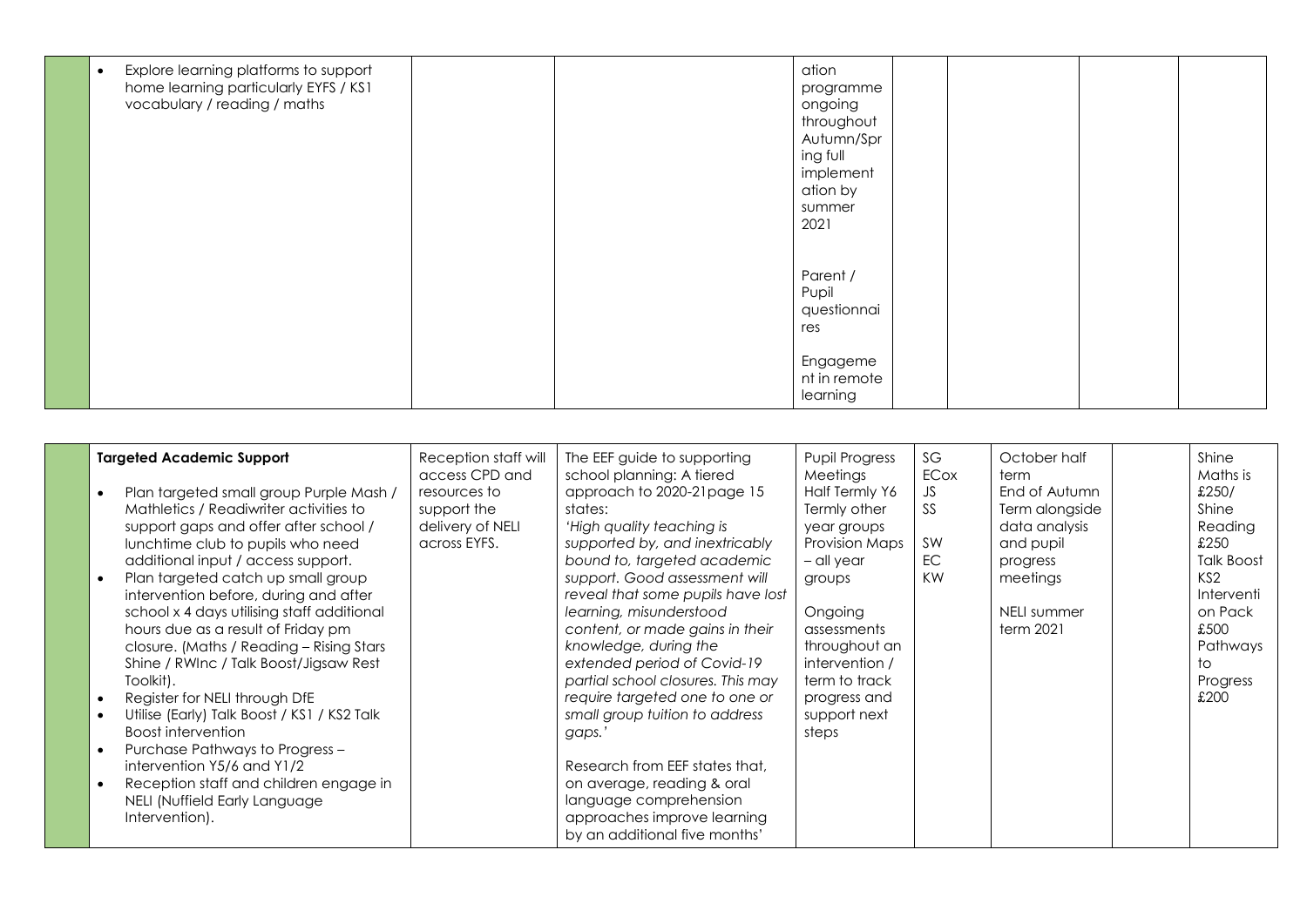|                                                                                                                                                                                                                                                                                                                                                                                                                                                                                                                                                                                                                                                                                                                  |                                                                                                                                                                                                                                                                                                      | progress over the course of a<br>school year.<br>Both John Hattie and EEF state<br>that phonics instruction has an<br>overwhelmingly positive impact<br>upon learning (+4 months).<br>Ofsted report on PP 2014<br>suggests that the "effective<br>deployment of teaching staff<br>was seen as vital in raising<br>standards among<br>disadvantaged pupils, with the<br>best teachers working with those<br>who needed most support, and<br>using teaching assistants to<br>support pupils' learning".<br>Evidence demonstrates<br>effectiveness of approach e.g.<br>Visible Learning by John Hattie.<br>The Education Endowment<br>Foundation (EEF) shows that on<br>average, intervention by<br>teaching assistants can have an<br>impact of +5 months' progress<br>for 1:1 tuition and +4 months'<br>progress small Group tuition. |                                                                                                                                                                                                                                                                            |                                              |                                                                                                                |                                                                                                   |                                           |
|------------------------------------------------------------------------------------------------------------------------------------------------------------------------------------------------------------------------------------------------------------------------------------------------------------------------------------------------------------------------------------------------------------------------------------------------------------------------------------------------------------------------------------------------------------------------------------------------------------------------------------------------------------------------------------------------------------------|------------------------------------------------------------------------------------------------------------------------------------------------------------------------------------------------------------------------------------------------------------------------------------------------------|--------------------------------------------------------------------------------------------------------------------------------------------------------------------------------------------------------------------------------------------------------------------------------------------------------------------------------------------------------------------------------------------------------------------------------------------------------------------------------------------------------------------------------------------------------------------------------------------------------------------------------------------------------------------------------------------------------------------------------------------------------------------------------------------------------------------------------------|----------------------------------------------------------------------------------------------------------------------------------------------------------------------------------------------------------------------------------------------------------------------------|----------------------------------------------|----------------------------------------------------------------------------------------------------------------|---------------------------------------------------------------------------------------------------|-------------------------------------------|
| <b>Wider Strategies</b><br>Plan mental health and well-being<br>programmes for all pupils using Jigsaw<br>REST programme, ELSA activities and<br>Jigsaw Recovery curriculum.<br>https://www.mentallyhealthyschools.org.<br>uk/ resources.<br>To deliver a comprehensive programme<br>$\bullet$<br>of targeted and universal support to<br>address any needs derived from social,<br>emotional and mental health which<br>impact on learning.<br>Introduce Breakfast Club - staffed by<br>$\bullet$<br>ELSA / pastoral staff to support SEL of<br>targeted children<br>Communication and support for parents<br>Attendance will be monitored and early<br>$\bullet$<br>intervention maximised through EWO<br>SLA. | Mental health and<br>well-being will be<br>a key focus across<br>each academy.<br>Absence will be<br>directly and<br>sensitively<br>explored.<br>Targeted<br>vulnerable<br>children will be<br>supported through<br>before school<br>intervention.<br>Parents will feel<br>that the<br>academies are | To build positive home school<br>relationships and maximise<br>parental support for learning.<br>Small group tuition, especially<br>based upon social and<br>emotional aspects of learning,<br>has a +4 months' impact on<br>educational outcomes for<br>learners based upon EEF<br>research.<br>EEF states that:<br>'On average, SEL interventions<br>have an identifiable and<br>significant impact on attitudes<br>to learning, social relationships in<br>school, and attainment itself.'                                                                                                                                                                                                                                                                                                                                        | <b>Mental Health</b><br>Leads to<br>monitor<br>impact of REST<br>programme<br>Pupil / Parent /<br>Staff<br>questionnaires<br>Clear parental<br>communicatio<br>n including<br>parent<br>consultation<br>evenings to<br>ensure key<br>messages are<br>clear, concise<br>and | Mental<br><b>Health</b><br>Leads<br>SG<br>SW | Ongoing<br>Parent / Pupil<br>/Staff Survey<br>Autumn /<br>Spring Term<br>Fortnightly<br>Attendance<br>Meetings | Jigsaw<br><b>REST</b><br>program<br>me £50<br>G <sub>2</sub> B <sub>G</sub><br>resource<br>s £300 | Jigsaw<br><b>REST</b><br>program<br>meE50 |